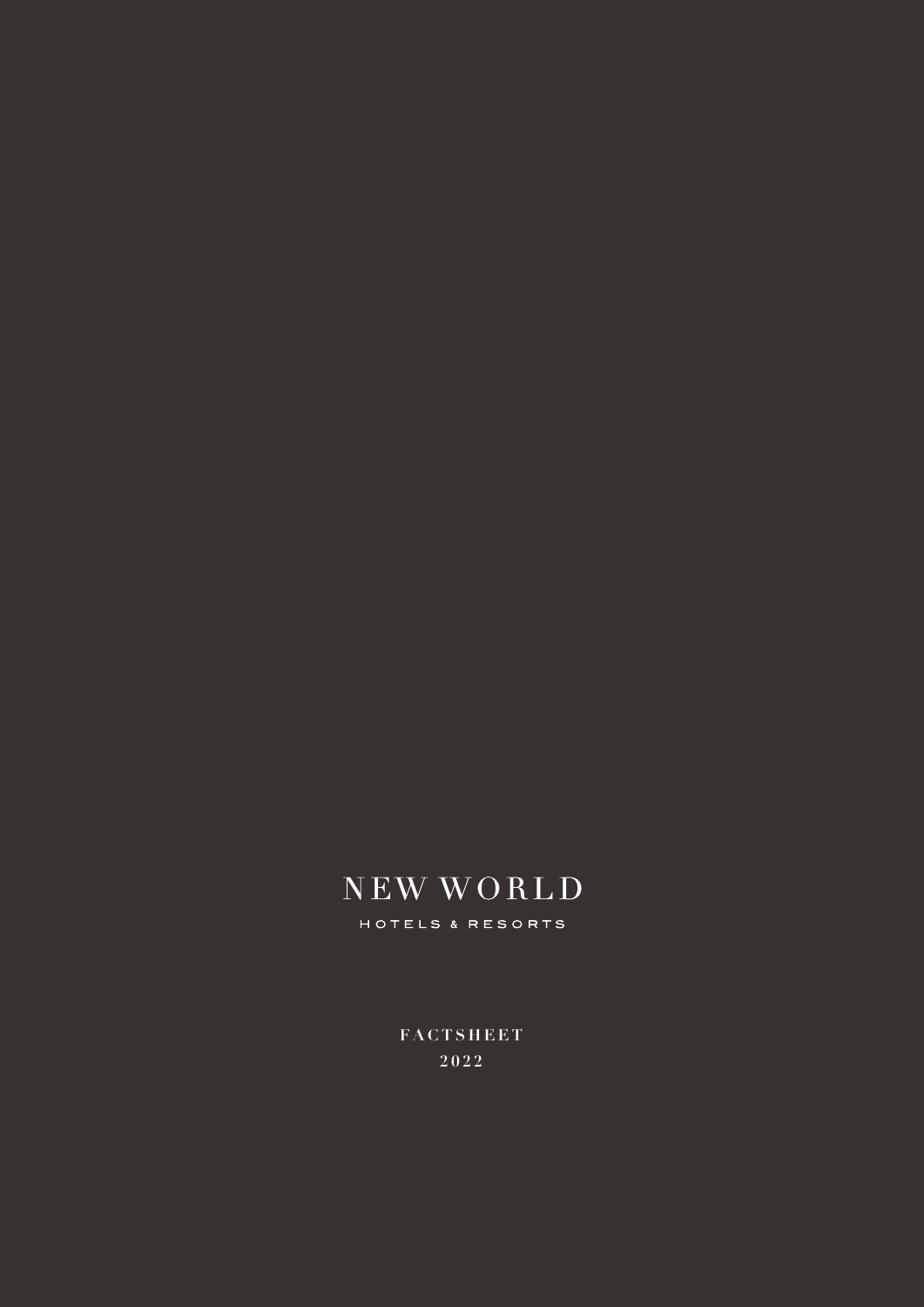#### ABOUT NEW WORLD HOTELS & RESORTS

New World Hotels & Resorts' deluxe properties are located in popular Asian gateways and getaway destinations. They are stylish hubs where business and personal connections are made. Its nine hotels are located in Greater China, Vietnam, and the Philippines. These signature properties will soon be joined by hotels and resorts in Jaipur (2023). New World Hotels & Resorts offer a full range of amenities and services, including multiple restaurants, business services, extensive meeting facilities, Residence Club executive floors and recreational options.

> For more information: https://newworldhotels.com/ Connect with us: Facebook or WeChat @NewWorldHotels

> No. of Associates: Nearly 2,500 | No. of Rooms: 3,301

## AFFILIATION

New World Hotels & Resorts is a member of Rosewood Hotel Group, an international hotel management company that operated an expanding collection of properties under three distinct brands.

| <b>LOCATION</b>                      | <b>NO. OF ROOMS</b> |
|--------------------------------------|---------------------|
| <b>GREATER CHINA</b>                 |                     |
| New World Beijing Hotel              | 309                 |
| New World Dalian Hotel               | 412                 |
| New World Guiyang Hotel              | 306                 |
| New World Millennium Hong Kong Hotel | 464                 |
| New World Shunde Hotel*              | 370                 |
| New World Wuhan Hotel                | 327                 |
| <b>PHILIPPINES</b>                   |                     |
| New World Makati Hotel               | 580                 |
| <b>VIETNAM</b>                       |                     |
| New World Saigon Hotel               | 533                 |

#### BRAND PORTFOLIO

\*A New World Hotels & Resorts affiliate